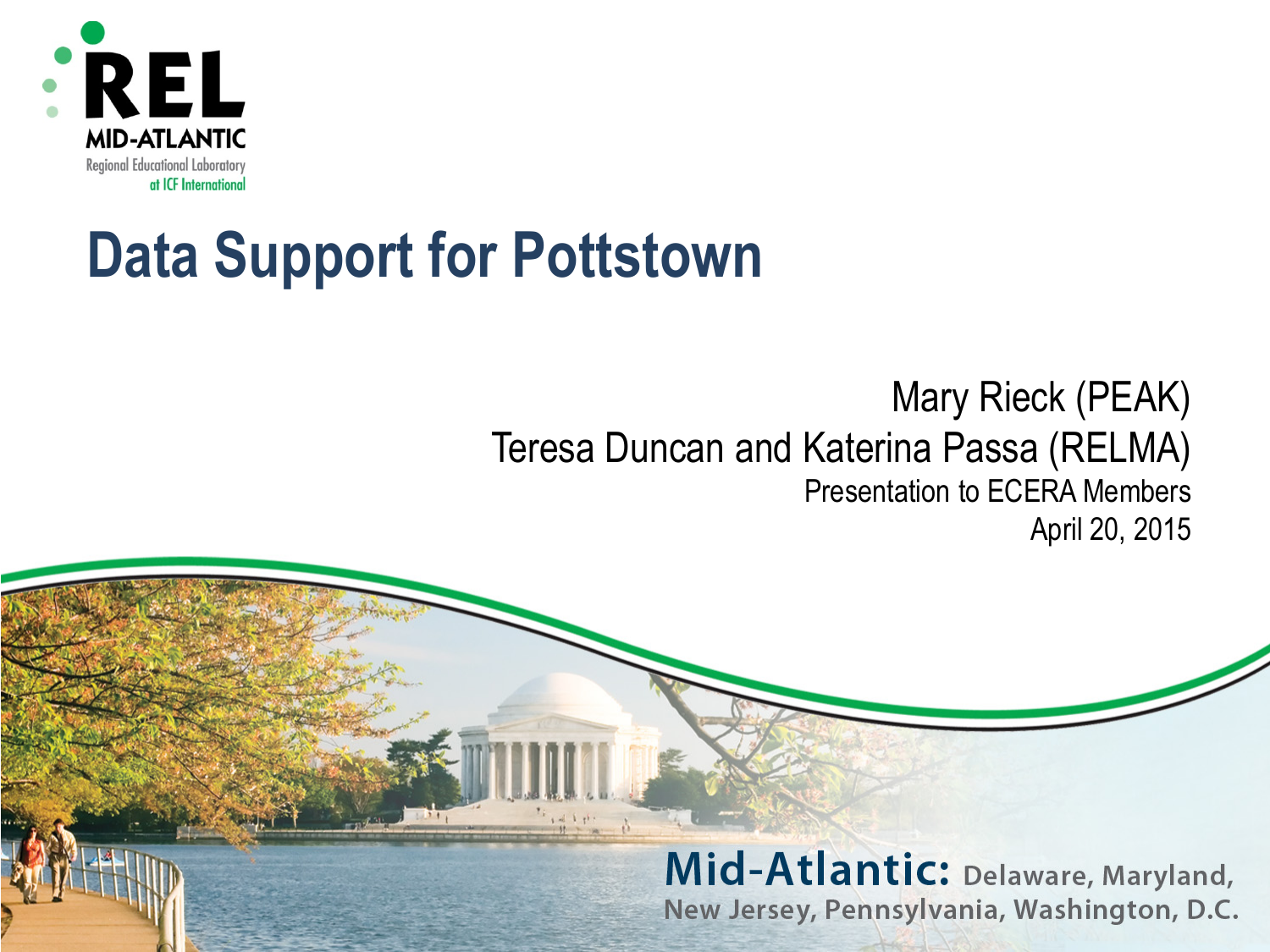

- Multiple data collections required for reporting and accountability
- Data collected by paper forms needed to be manually entered
- Data from online systems are not downloadable in formats that allow for analysis
- Reports to agencies and foundations require repeated access to data and are on different reporting schedules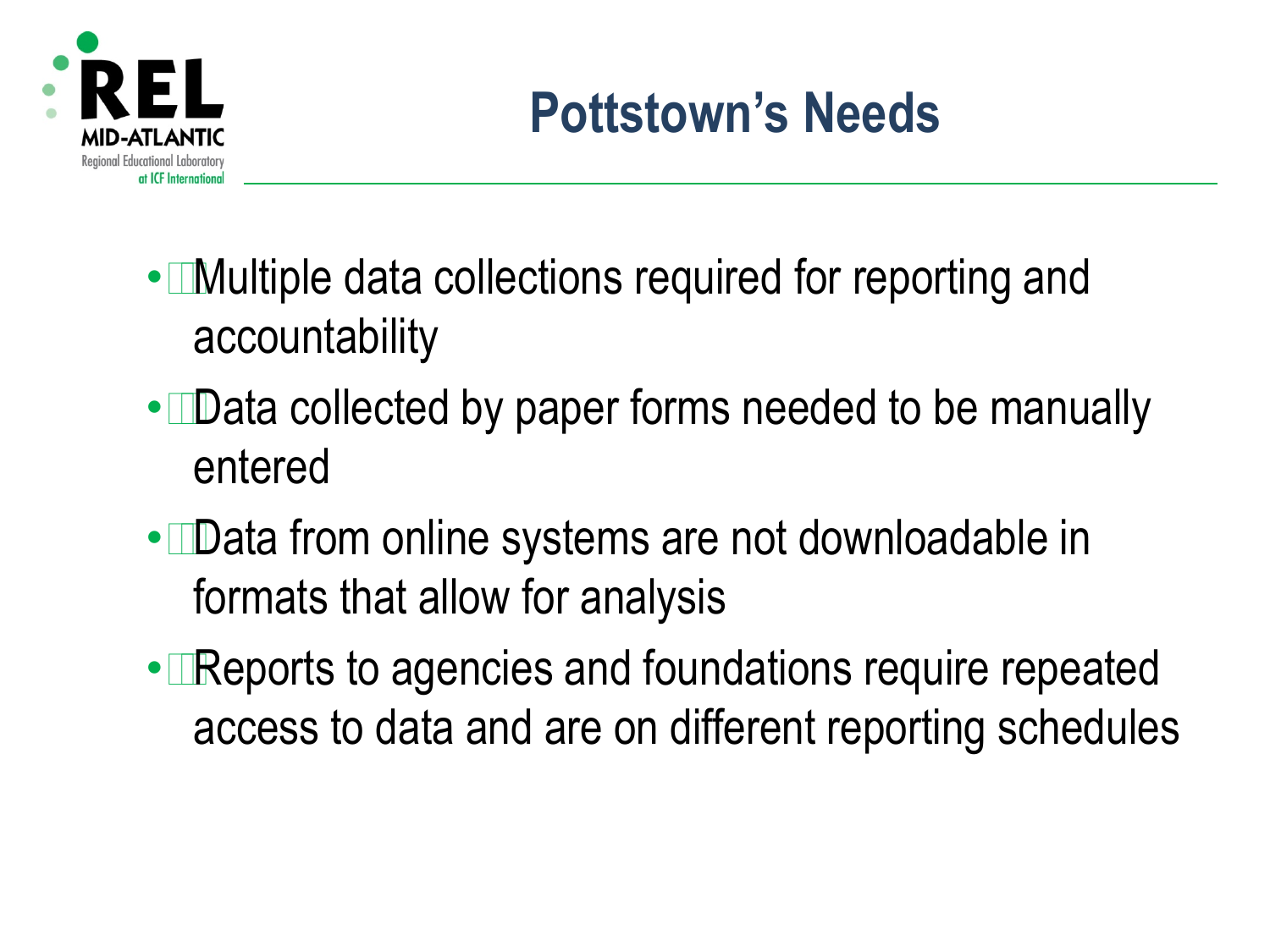

## **Data Sources**

- CLASS observation scores Work Sampling System
- Lil Sports Preschool scores
- Parent Satisfaction with Inventory
- Childhood Chatter and hearing screenings workshop evaluation forms • Referral counts (pre and post) • Kindergarten registration
- DIBELS scores counts
- 
- progress reports Functional Behavior
- PEAK services reports Counts of dental, visual,
	-
	-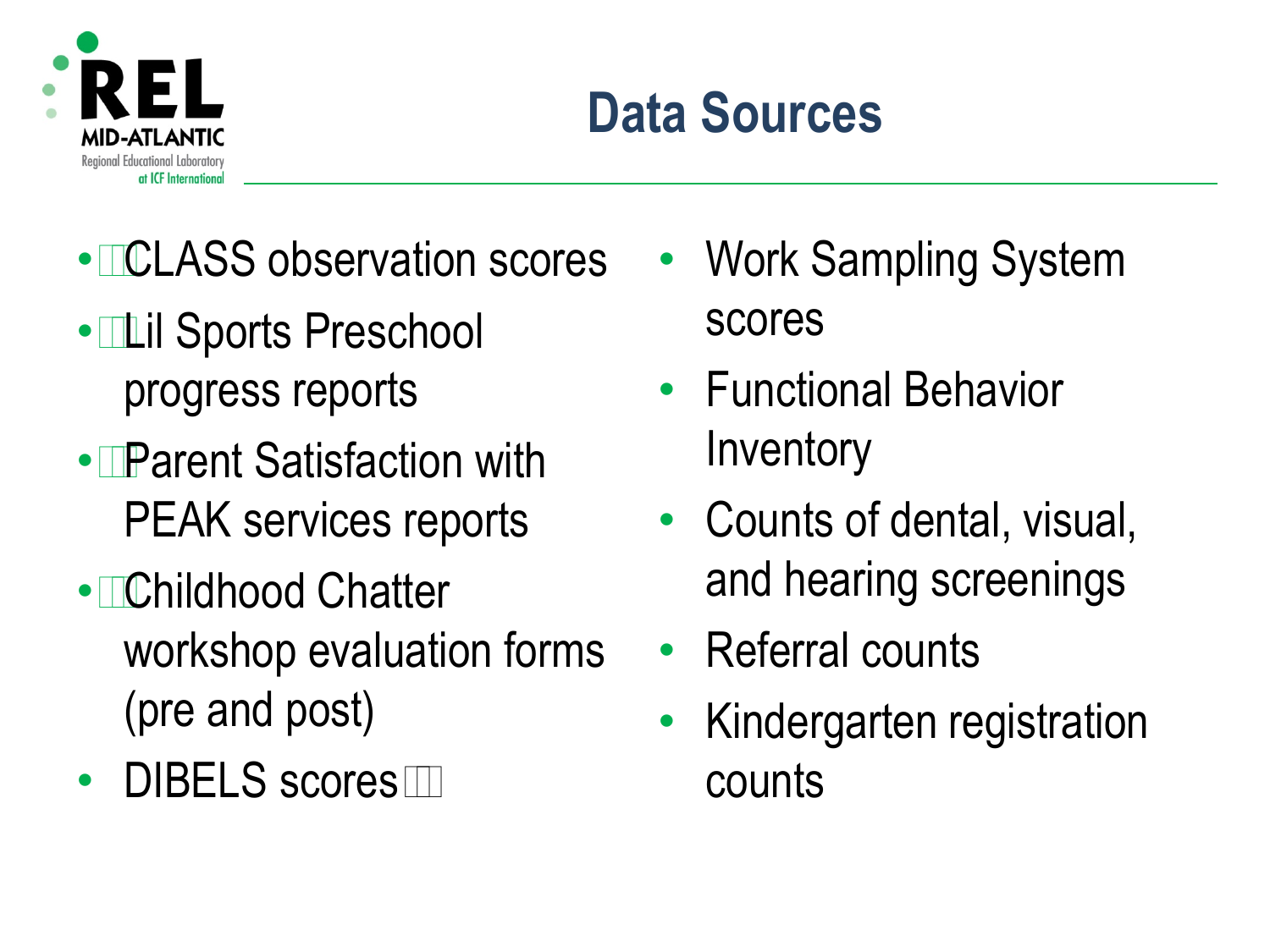

- Focus on the data sources that require manual entry
- Developed Google Forms for four outcomes
	- CLASS observation scores
	- $-$  Lil Sports Preschool progress reports
	- Parent Satisfaction with PEAK services reports
	- – Childhood Chatter workshop evaluation forms (pre and post)
- Developed an Excel macro to automate the production of tables and graphs based on these four data sources
- Showed Mary how to filter DIBELs data to generate percentages and group comparisons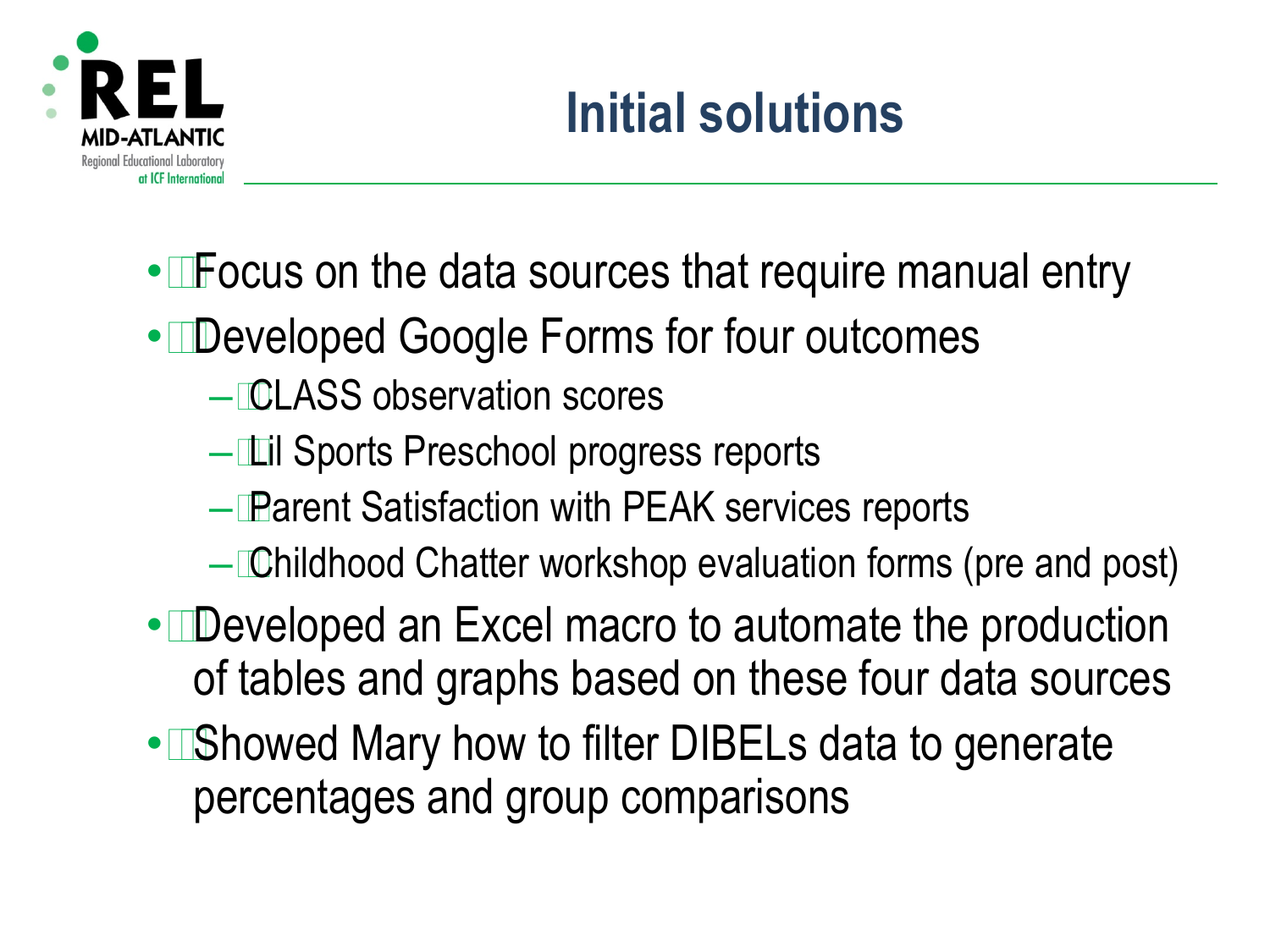

## **Demonstration of Excel macro and data template**

Katerina Passa